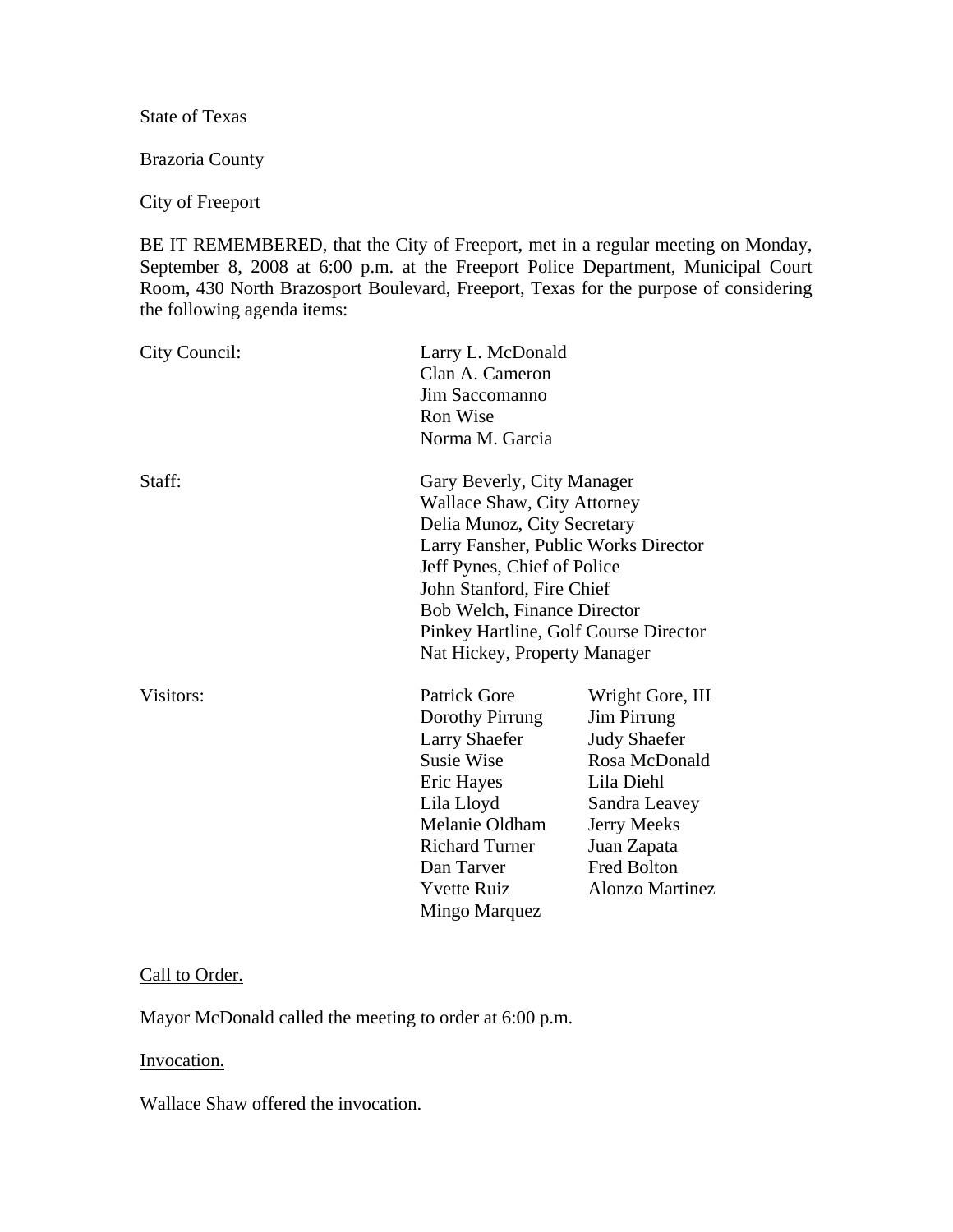### Pledge of Allegiance.

Mayor McDonald led the Pledge of Allegiance.

### Consideration of the approval of the September 2, 2008 Council Minutes.

On a motion by Councilman Cameron, seconded by Councilman Saccomanno, with all present voting "aye", Council approved the September 2, 2008 Council minutes.

#### Attending Citizens and Their Business.

Juan Zapata, 1123 W. 5<sup>th</sup> Street, member of Freeport Youth Alliance is prepared to work hard to get funding for a skating park. He is asking for guidance and support from Freeport. The area in question is city owned. Chief Pynes helped them find a grant of \$25,000 by the Tony Hawk Foundation.

Richard Turner of Freeport Funeral Home said that he believes present council wants Freeport to return to a small fishing village. He asked how the City Mayor could threaten the City Manager to concrete a private business. Mr. Turner stated that for the last 20 years has waited for Walnut Street to be lowered. His customers can not open the vehicle door because it hits the street. Mayor McDonald commented on this and said that it was the City's responsibility to replace what it removes to its original condition and that was the case at Lupita's Bakery on Gulf Blvd. The City had to remove her parking lot due to a drainage pipe installation. Mayor McDonald said that he alone did not make this decision, but that it was a decision of the majority of the city council.

Melanie Oldham lives in Angleton but works in Freeport. She stated that she has a lot of respect for Gary Beverly. He is great with finance and has been a great help to her. She plans to open a business in Freeport.

# **Proclamation:** Proclaiming Direct Support Professionals Recognition Week.

Mayor McDonald read out the Proclamation proclaiming Direct Support Professional Recognition Week in Freeport.

# **Public Hearing**: Proposed budget for fiscal year 2008-2009.

Mayor McDonald opened the public hearing on the proposed budget for fiscal year 2008- 2009 at 6:12 p.m.

Gary Beverly discussed the changes to the budget and answered questions from Council. The salary includes 3% raise to the employees and salary market adjustments.

Councilman Wise asked why the City requires 5 park supervisors. Councilman Wise asked if he had demoted the Public Works Director- Mr. Larry Fansher and if he had changed his salary status. Gary said that he had moved him to the Parks Department but had not changed his salary.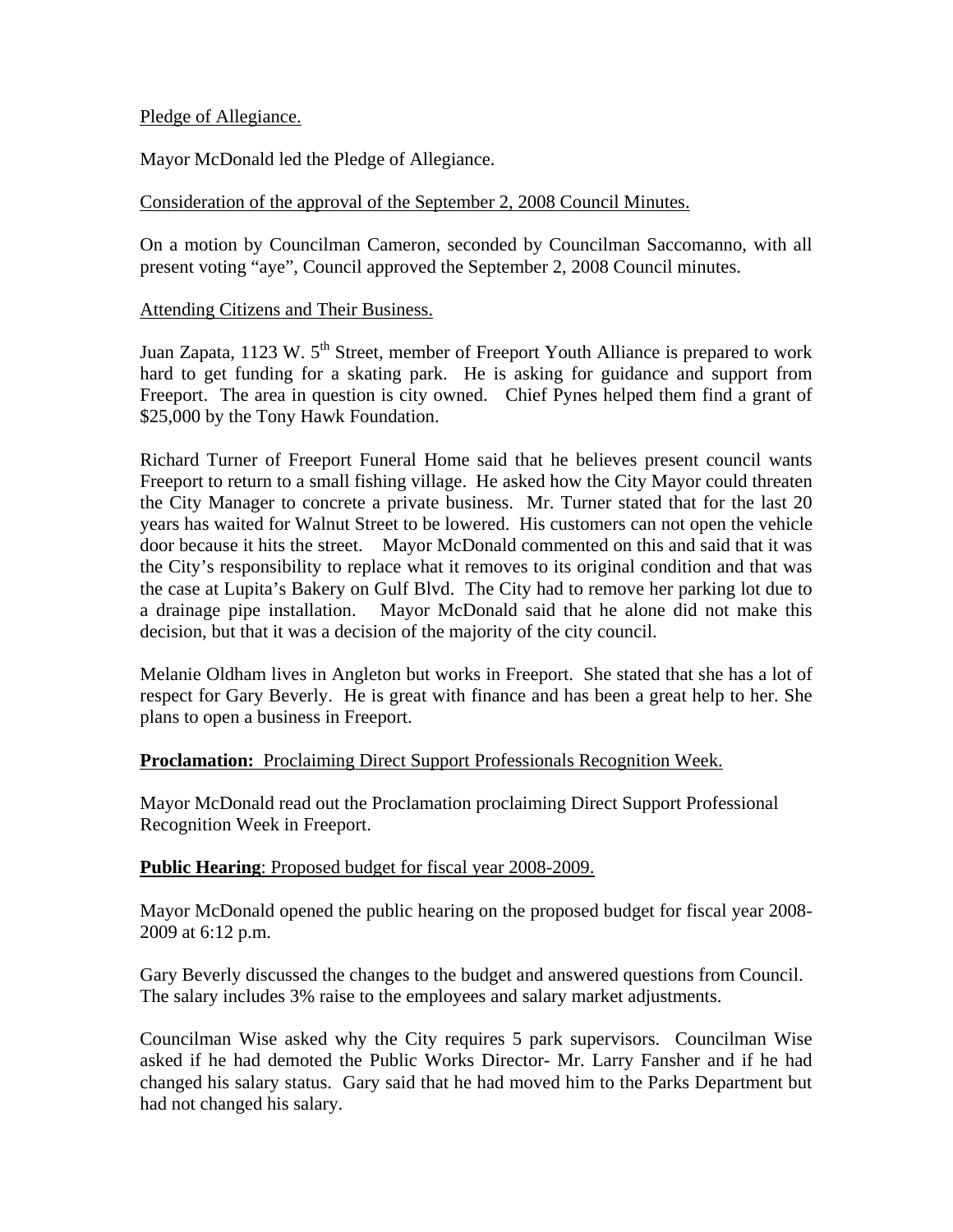Councilman Wise would like to see the budget re-evaluated, because he saw a lot of wasteful spending. Councilman Wise said that the City could not afford the pay increases on some employees.

Sandra Leavey told Council that she was disappointed with the tone of Council. She stated that Councilman Wise was acting very unprofessional and was very arguementive towards Mr. Beverly. She was confused; "had not this already been discussed" She asked why these issues had not been brought up before. She said that budget workshop was set up for that and that this was not the place to criticize.

Councilman Wise stated that he had not received the budget until late in the budget process.

Councilman Saccomanno felt that Councilman Wise was micromanaging the City Manage and that it was not necessary.

Melanie Oldham said that she had attended many Commissioners Court meeting in Angleton and had not seen a meeting unprofessional like this one. She suggested that personal attacks on Mr. Gary Beverly stop and that maybe a workshop can be scheduled to work out the budget discrepancies.

Wright Gore, III said that there was an article in the July 31, 2008 where the Freeport Police Department was getting more police. He asked if this was included in this budget.

John Stanford expressed serious needs for the Freeport Fire & EMS department, to be able to provide advance life skills to the City. He challenged anyone to find another city that operated on as low a cost as Freeport. He said that if the budget is postponed, it will have a serious effect on the Freeport Fire & EMS. He asked Council to study the competive salaries posted by the Texas Municipal League.

Mayor McDonald reassured Mr. Stanford and Mr. Pynes that they would get their staff and their raises in this budget.

Fred Bolton asked of the Council were meeting "off campus", because two of the Council members were in the dark on some projects and the other three Council members were very knowledgeable. Mayor McDonald denied such meetings taking place.

There being no further comments from the attendances and staff, Mayor McDonald closed the public hearing at 7:00 p.m.

Consideration of the approval of Ordinance No. 2008-2208 adopting a budget for fiscal year 2008-2009 for the City of Freeport.

On a motion by Councilman Saccomanno, seconded by Councilwoman Garcia, with all present voting 3 to 2, Council failed to approve Ordinance No. 2008-2208 adopting a budget for fiscal year 2008-2009 for the City of Freeport.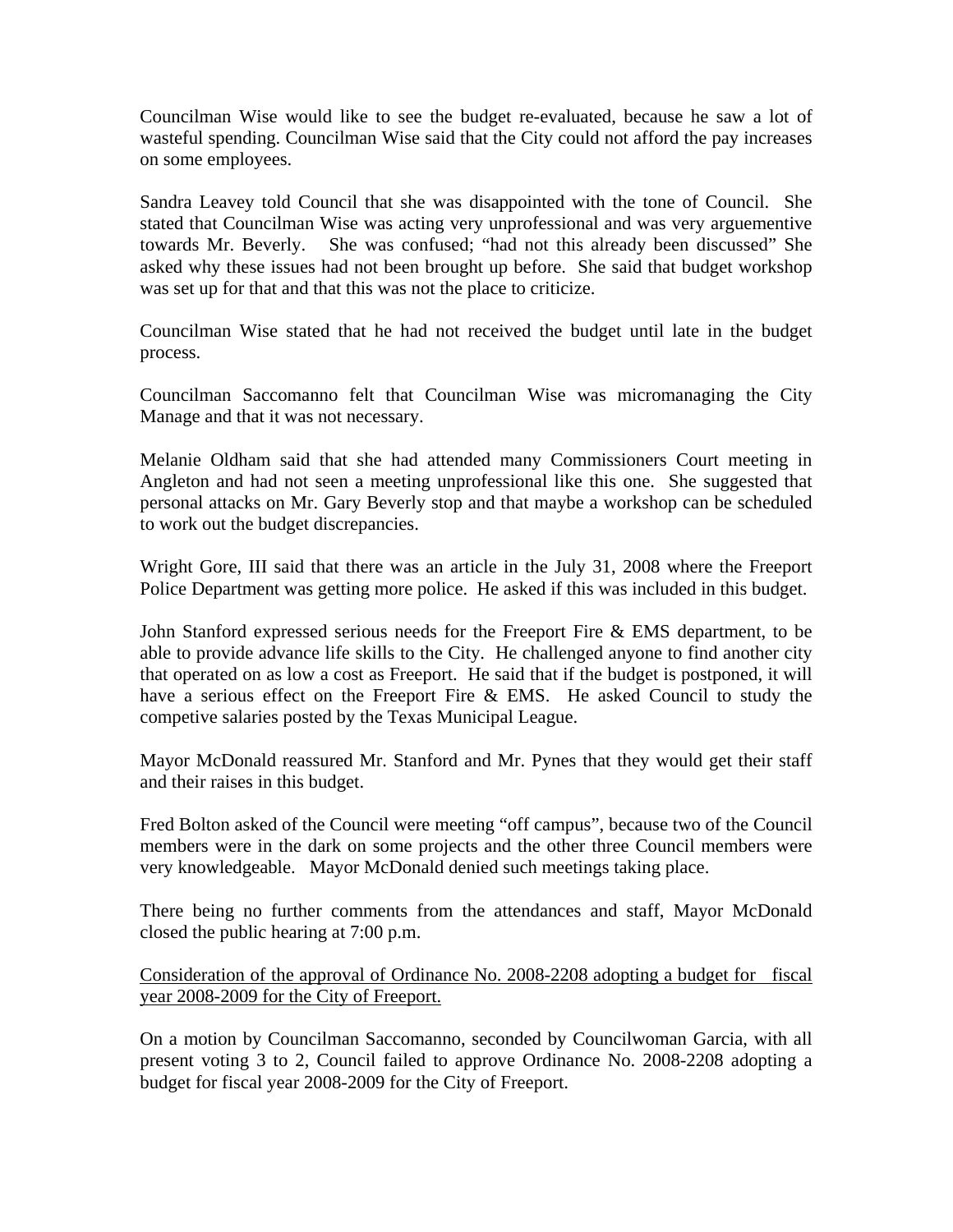Mayor McDonald, Councilman Wise and Councilman Cameron opposed.

**Public Hearing**: Consideration of the first public hearing to set a tax rate in excess of the effective rate for the 2008 tax year.

Mayor McDonald opened the public hearing at 7:02 p.m.

Wright Gore, III said that an article on August 28, 2008 newspaper stated that a lot of the entities surrounding us were increasing the tax rates. Freeport is facing a lot of challenges and it needs to attract business. Freeport residents are being bombard by increasing tax rates by all taxing entities. Citizens are paying more for fuel, water, electricity, garbage and making more sacrifices. The City needs to set priorities and lower the tax rate. Mayor McDonald agrees.

Melanie Oldham asked what was going to be cut if the tax rate is lowered.

Gary Beverly reminded Council that the City had an \$85,000 exemption to Senior Citizens and the Disabled.

Mr. Shaw said the effective tax rate is \$ 0.685449 per \$100 of taxable value. The proposed tax rate is \$0.710000 per \$l00.

Lila Lloyd said Mayor McDonald, Councilman Cameron, and Councilman Wise came here with their own agenda set. Mr. Gore said that he supported the Marina, when he has opposed it for years and has even sued the City. She said the City keeps losing its tax base. She said that Council was contradicting themselves. Roy Yates of Freeport Welding, a business was not able to get the 1495 off ramp widen, but another local business was able to get the parking lot done.

Members of the public attended the hearing and expressed their views. Their being no further comments, Mayor McDonald closed the public hearing at 7:20 p.m.

Consideration of the approval of appointing a representative to the Brazosport Water Authority.

On a motion by Councilman Cameron, seconded by Mayor McDonald, with all present voting "aye", Council tabled this item to advertise on the Facts.

Mayor McDonald closed the formal session and opened the Executive Session at 7:40 p.m.

#### Executive Session

A. Section 551.074, Government Code